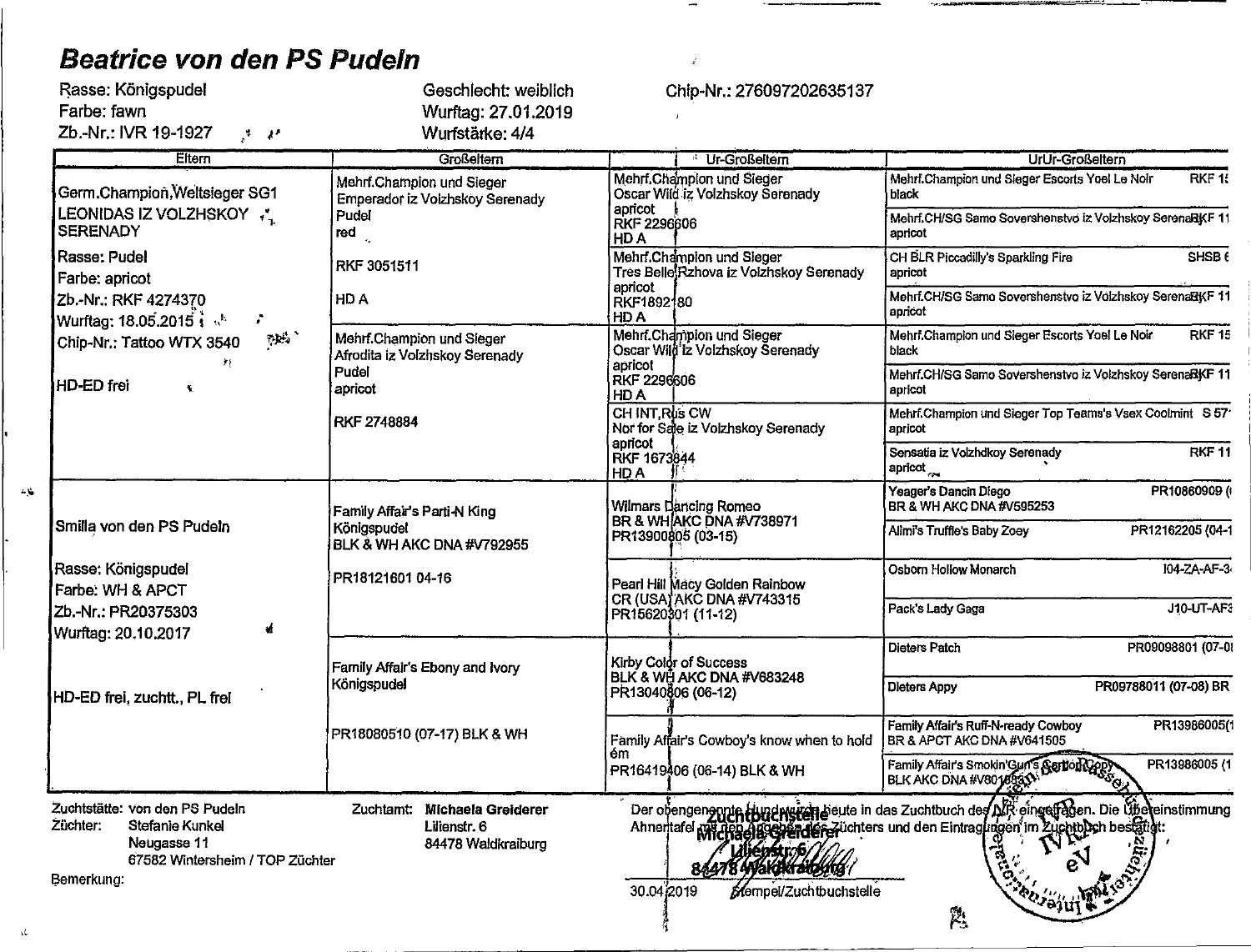# Orthopedic Foundation for Animals

Elbow Dysplasla Evaluation Report

## BEATRICE CON DEN PS PUDELN registered name

POODLE, STANDARD breed

#### film/test/lab #

276097202635137 tattoo/microchip/DNA profile

2190873 application number

11/17/2020 date of report

IVR191927 registration no.

F sex 01/27/2019 date of birth 21 age at evaluation in months



UPPERVILLE VALUE

Veterinarian COMPANION ANIMAL CLINIC OF GAINESVILLE 14760 LEE HWY GAINESVILLE VA 20155

## RADIOGRAPHIC EVALUATION OF PHENOTYPE WITH RESPECT TO ELBOW DYSPLASIA

ELBOW JOINTS-- FLEXED LATERAL VIEW  $\sqrt{\ }$  negative for elbow dysplasia

L V R V

### ELBOW DYSPLASIA **GRADE I** GRADE II GRADE III

| $L$ $\qquad$ | R.<br>$\sim$                    |
|--------------|---------------------------------|
|              | $L_{\text{max}}$ R $\text{max}$ |
|              | $L$ <sub>____</sub> R____       |

## RADIOGRAPHIC FINDINGS

degenerative joint disease (DJD) ununited anconeal process (UAP) fragmented coronold process (FCP) osteochondrosis

| $\mathsf{L}$ and $\mathsf{L}$ | $R_{\frac{1}{2}}$ |
|-------------------------------|-------------------|
|                               |                   |
|                               |                   |
|                               |                   |

<u>Kellevovn</u>

G.G. KELLER, DVM, MS, DACVR CHIEF OF VETERINARY SERVICES

2300 E Nifong Blvd | Columbia MO 65201 | Phone (573) 442-0418 | Fax (573) 875-5073 | ofa@offa.org | www.ofa.org

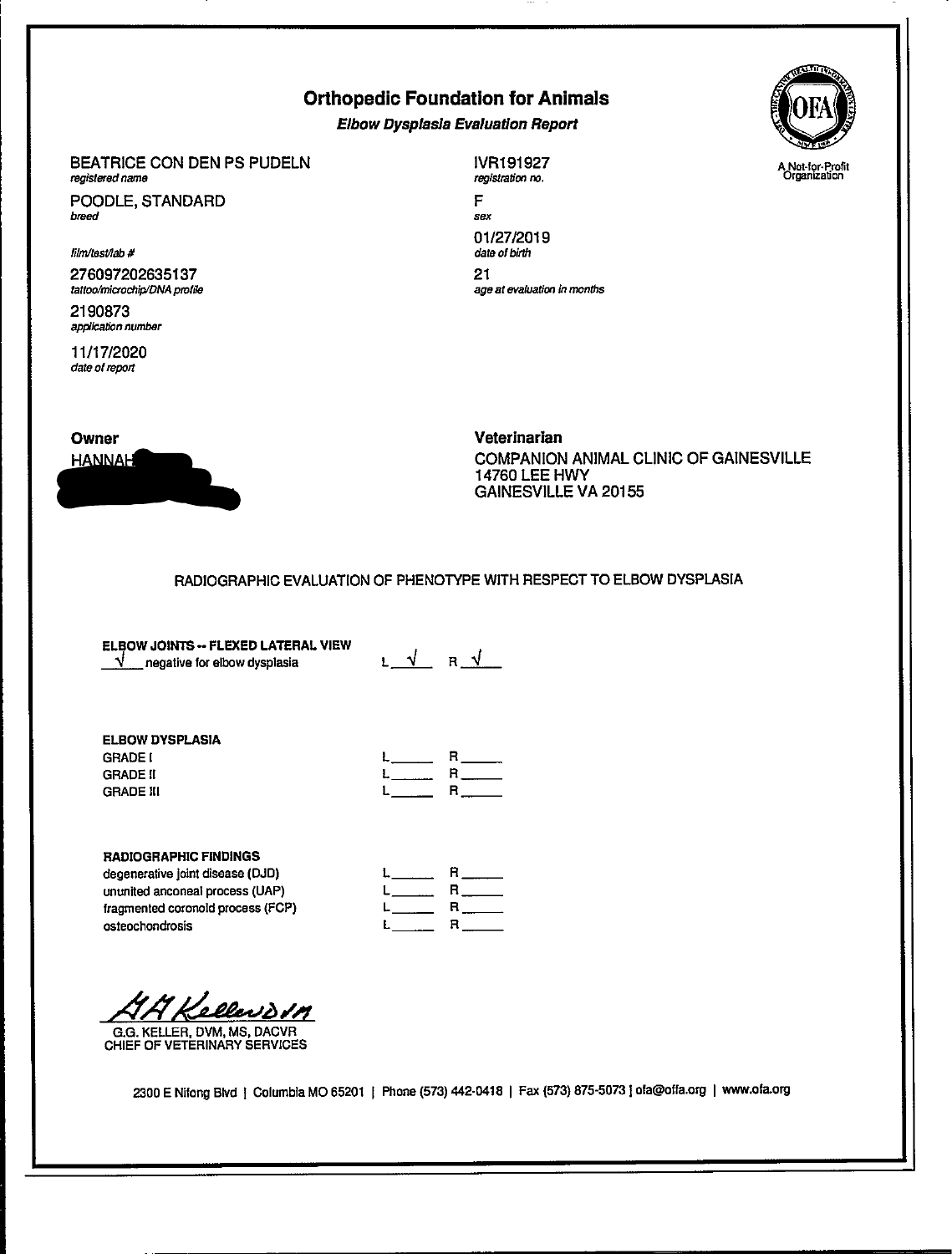# Orthopedic Foundation for Animals

Hip Dysplasia Evaluation Report

#### BEATRICE CON DEN PS PUDELN registered name

POODLE, STANDARD breed

film/test/lab #

276097202635137 tattoo/microchip/DNA profile

2190873 application number

11/17/2020 dale of report



IVR191927 registration no. F sex

01/27/2019 date of birth 21 age at evaluation in months



## Veterinarian COMPANION ANIMAL CLINIC OF GAINESVILLE 14760 LEE HWY GAINESVILLE VA 20155

| <b>EXCELLENT HIP JOINT CONFORMATION</b>                                                                               | BORDERLINE HIP JOINT CONFORMATION                                                                                                      |
|-----------------------------------------------------------------------------------------------------------------------|----------------------------------------------------------------------------------------------------------------------------------------|
| superior hip joint conformation as compared with<br>other individuals of the same breed and age                       | marginal hip joint conformation of indeterminate<br>status with respect to hip dysplasia at this time --<br>Repeat study in six months |
| <b>GOOD HIP JOINT CONFORMATION</b>                                                                                    | <b>MILD HIP DYSPLASIA</b>                                                                                                              |
| well formed hip joint conformation as compared<br>with other individuals of the same breed and age                    | radiographic evidence of minor dysplastic<br>changes of the hip joints                                                                 |
| <b>FAIR HIP JOINT CONFORMATION</b>                                                                                    | <b>MODERATE HIP DYSPLASIA</b>                                                                                                          |
| minor irregularities of the hip joint conformation as<br>compared with other individuals of the same<br>breed and age | well defined radiographic evidence of dysplastic<br>changes of the hip joints                                                          |
|                                                                                                                       | <b>SEVERE HIP DYSPLASIA</b>                                                                                                            |
|                                                                                                                       | radiographic evidence of marked dysplastic<br>changes of the hip joints                                                                |
| RADIOGRAPHIC FINDINGS                                                                                                 |                                                                                                                                        |
| subluxation                                                                                                           | unilateral pathology left<br>riaht                                                                                                     |
| remodeling of femoral head/neck                                                                                       | transitional vertebra                                                                                                                  |
| osteoarthritis/degenerative joint disease                                                                             | spondylosis                                                                                                                            |
| shallow acetabula                                                                                                     | panosteitis                                                                                                                            |
| acetabular rim/edge change                                                                                            |                                                                                                                                        |
| 'ellev <u>ddn</u>                                                                                                     |                                                                                                                                        |
| G.G. KELLER, DVM, MS, DACVR                                                                                           |                                                                                                                                        |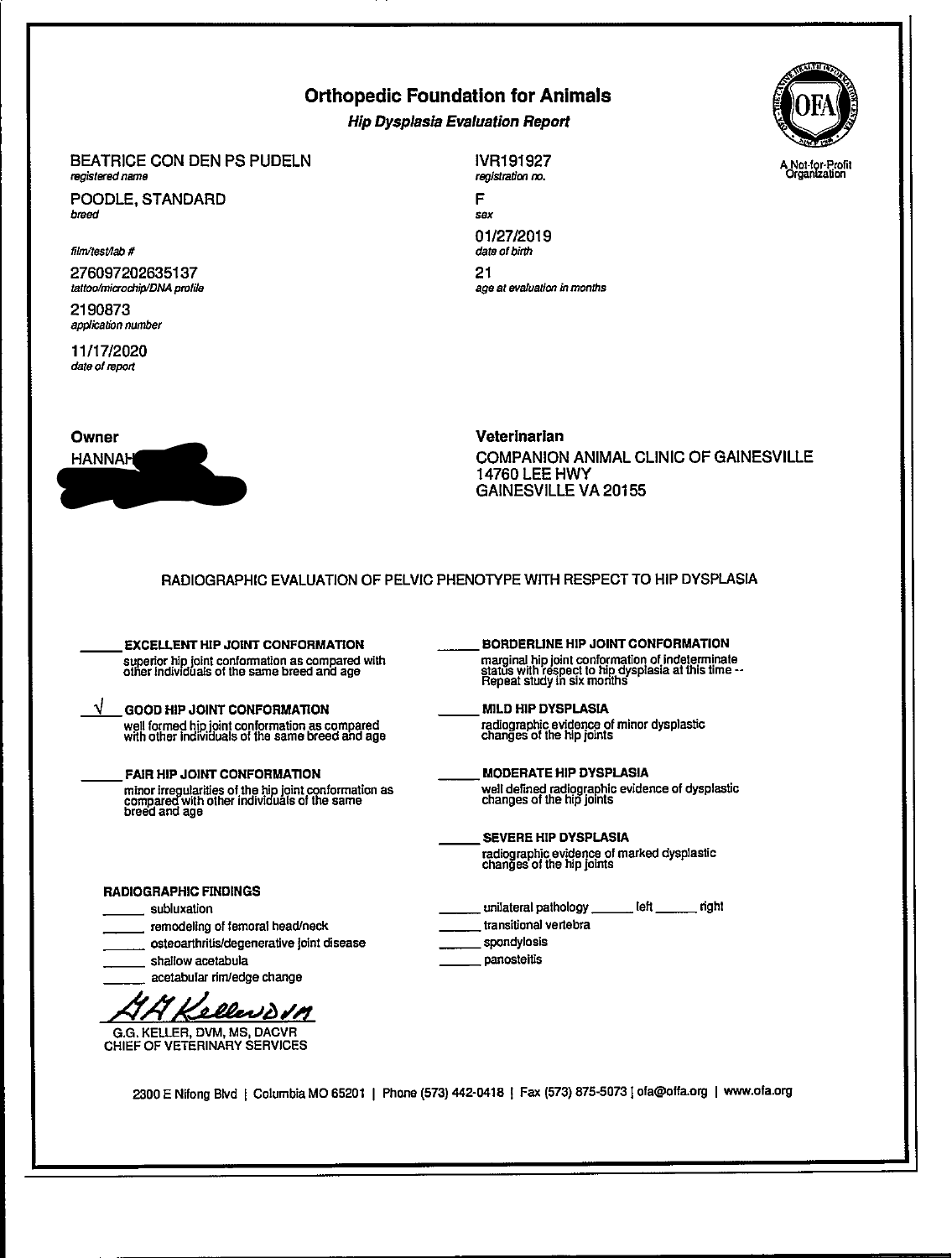

# Degenerative Myelopathy DNA Test

Case Number: 147697 Owner: Leigh 20929 Trappe Rd Upperville Va 20184

Canine Information

DNA ID Number: 196310 Call Name: Beatrice Sex: Female Birthdate: 01/27/2019 Breed: Standard Poodle Coat Color: Apricot Registered Name: Registration Number: Microchip/Tattoo: 276097202635137 Report Date: 10/21/2020 DNA Result: Clear (2 copies of the normal allele)

These results are based on data obtained from analysis of unique DNA loci in accordance with the standards and protocols set forth by DDC Veterinary. The accuracy of the result is based on the information and the quality of samples provided by the client. DDC Veterinary does not assume responsibility of errors due to mislabeled or incorrectly sampled submissions.

Matt Maunessy

www.vetdnacenter.com One DDC Way Fairfield. OH 45014 U.S.A. 1-800-625-0874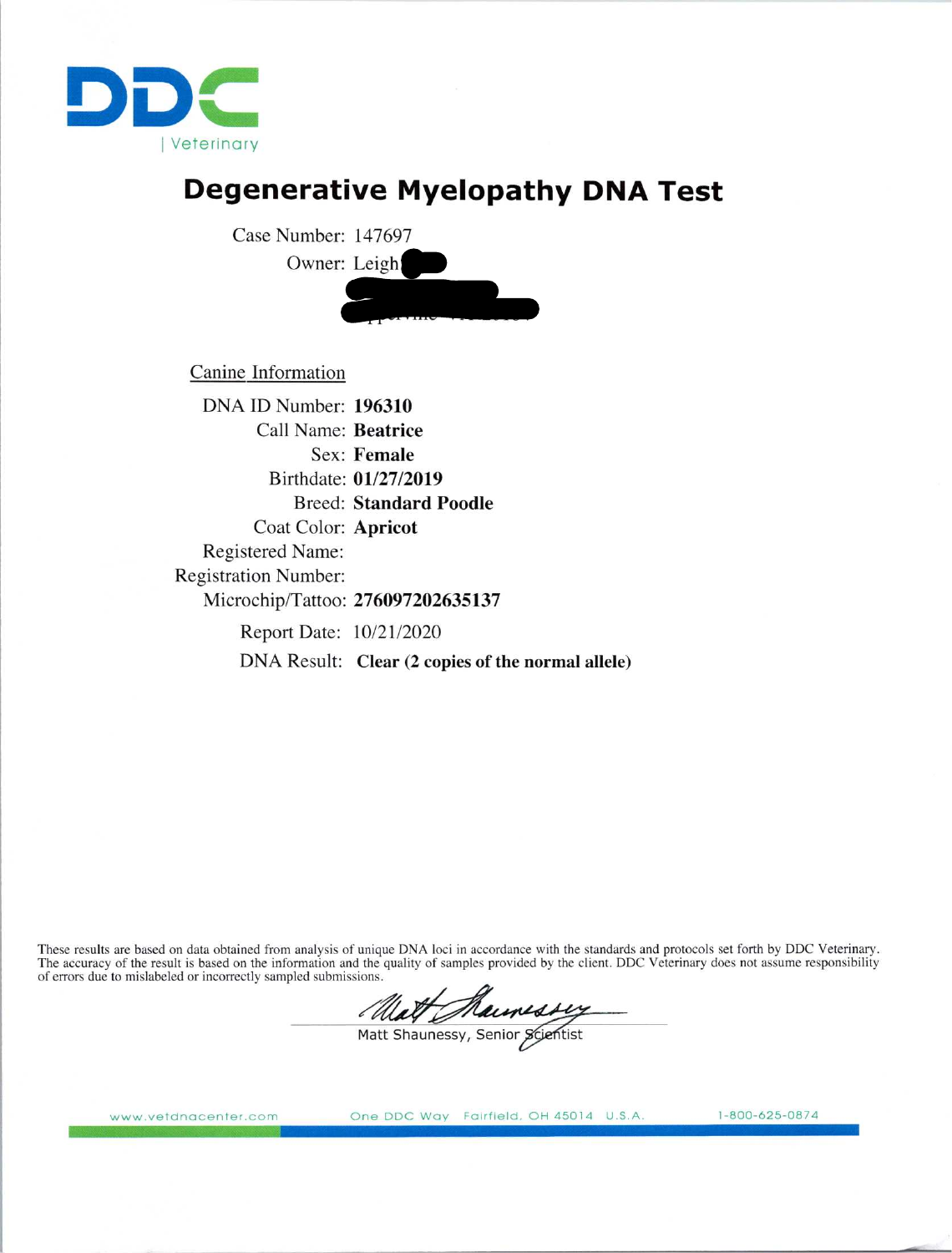

# PRA-prcd DNA Test

Case Number: 147698 Owner: Leigh



Canine Information

DNA ID Number: 196310 Call Name: Beatrice Sex: Female Birthdate: 01/27/2019 Breed: Standard Poodle Coat Color: Apricot Registered Name: Registration Number: Microchip/Tattoo: 276097202635137 Report Date: 10/21/2020 DNA Result: Clear (2 copies of the normal allele)

These results are based on data obtained from analysis of unique DNA loci in accordance with the standards and protocols set forth by DDC Veterinary. The accuracy of the result is based on the information and the quality of samples provided by the client. DDC Veterinary does not assume responsibility of errors due to mislabeled or incorrectly sampled submissions.

Matt Maunessy

www.vetdnacenter.com

One DDC Way Fairfield, OH 45014 U.S.A. 1-800-625-0874